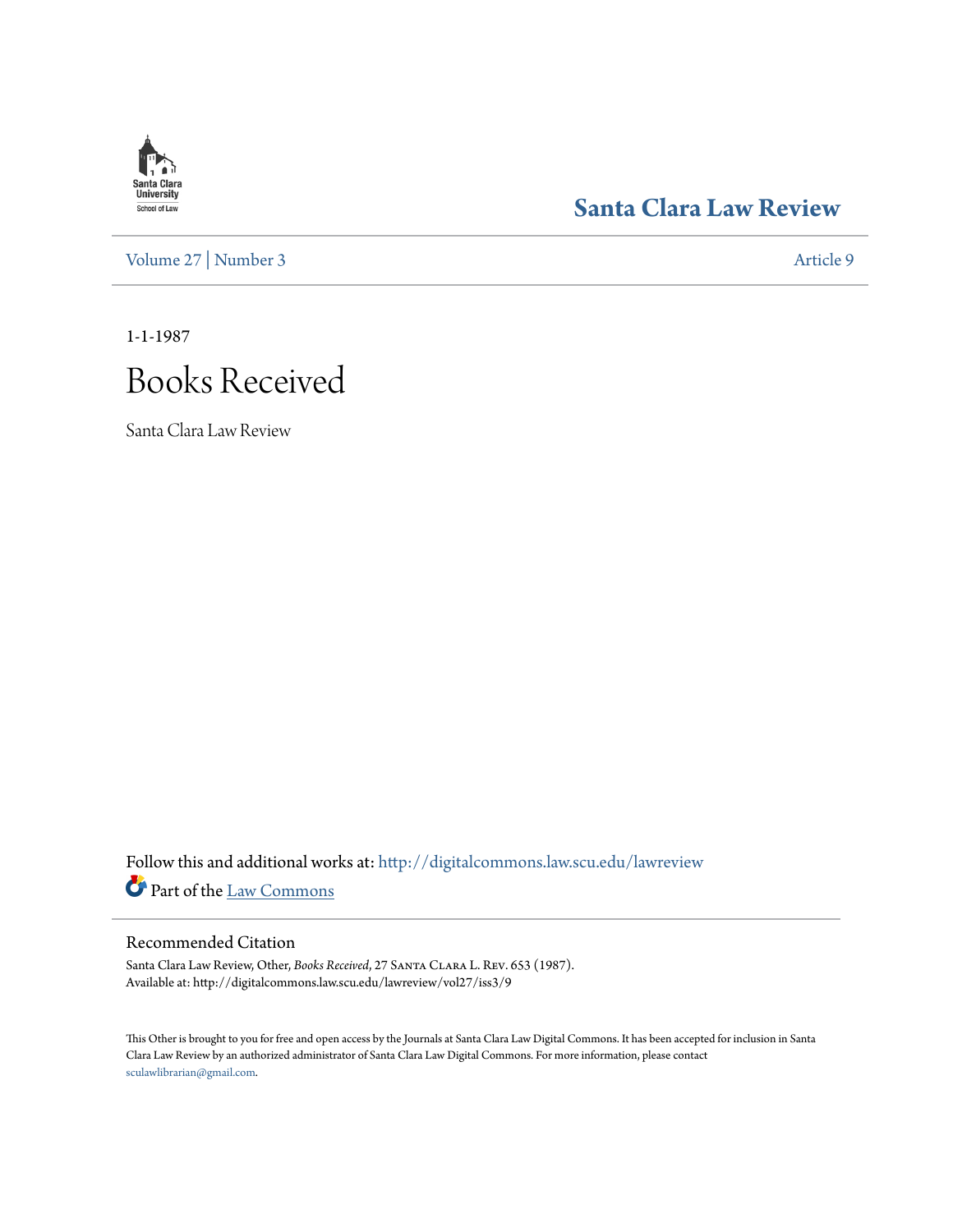#### **BOOKS RECEIVED**

**Personal Injury Practice: Techniques and Technology.** By Lawrence S. Charfoos & David W. ,Christensen. Rochester, N.Y.: The Lawyers Co-Operative Publishing Co. 1986. Pp. v **+** 1173. Hard Cover. \$72.50. */*

**A** law library is crowded with books, journals and texts filled with helpful information on law and policy. Yet, one may wonder how to begin a law'practice. How-to books are common in law but very rarely do they address the establishment of a law practice and the requirements of such a business. *Personal Injury Practice: Techniques and Technology* is a new guide to setting up and running the business of a personal injury law firm. The authors address most of the questions which may confront an attorney who wishes to establish a practice for the first time while keeping the discussion quite general.

The book begins with a discussion of broad areas of tort law and theory and the evolution of personal injury practice. This approach is used to emphasize the point that technology and specialization have created a need for "the techno-law firm." The second part of the work addresses the organization and tools of the trade. Of particular interest is chapter three, which focuses on computers, their place in the office, factors in the decision to computerize, and how to match equipment with office needs. Moreover, chapters five and six should not be missed for they introduce the reader to the structure, administration and management of a firm.

The treatment of pre-trial matters and discovery in parts three and four are informative but less novel. One item to note, however, is the authors' emphasis on office procedure and organization. They include forms for questioning the client and a simple formula to help evaluate a case. Although part five does not supply any new information with respect to litigation, the emphasis placed on the client's role in litigation is helpful and provides perspective on the subject matter.

Overall, the work is informative and engaging. *Personal Injury Practice* is a practical reference for beginning a practice or becoming acquainted with the running of a legal office.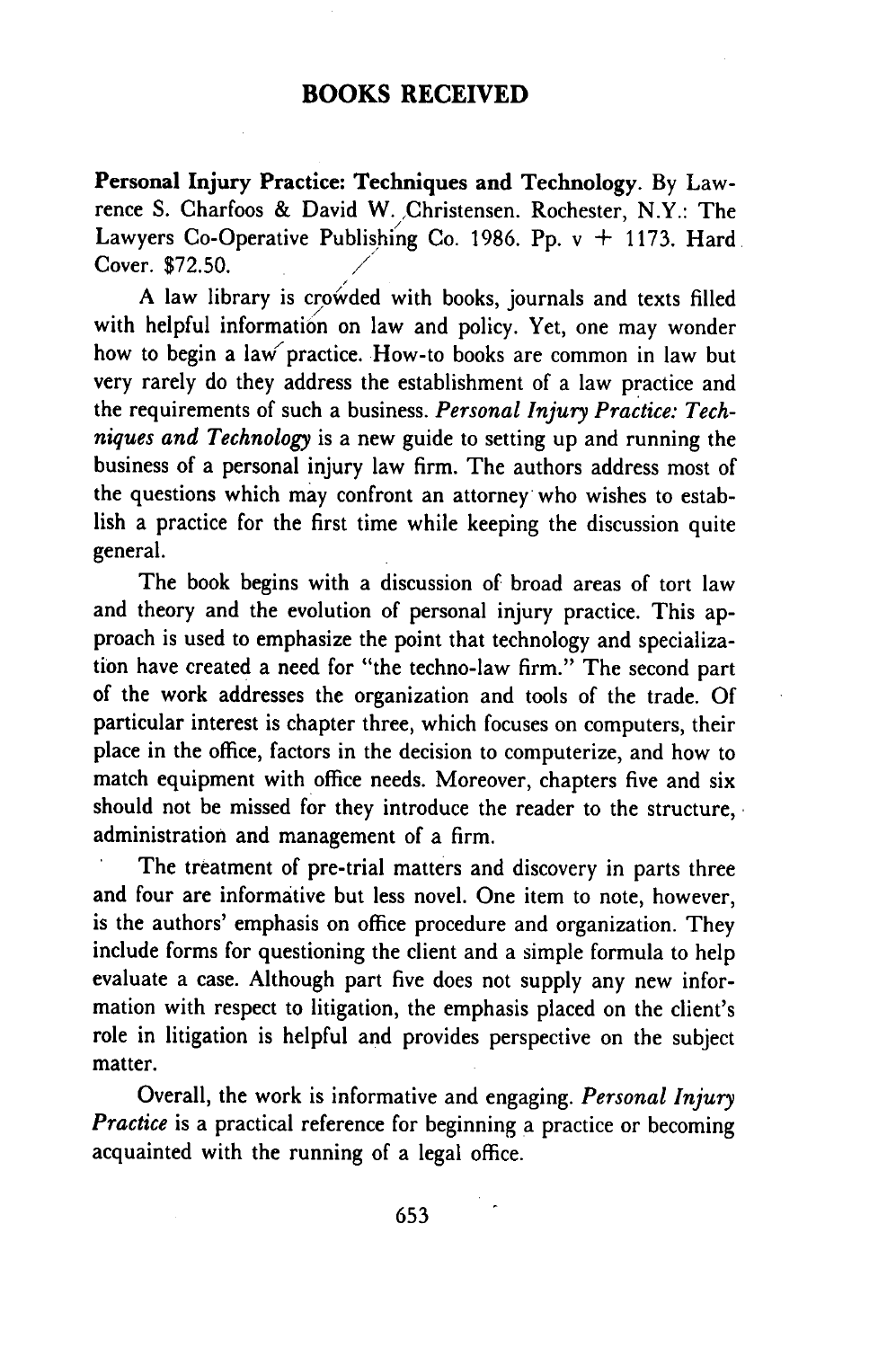In the Interest of Children, Advocacy, Law Reform, and Public Policy. **By** Robert H. Mnookin. New York, N.Y.: W.H. Freedman & Co. **1985. Pp.** vii + **572.** Hard Cover. **\$22.95.** Soft Cover. \$15.95.

Abortion, overcrowding and poor care in custodial institutions, privacy, and due process aspects of these topics rank among the most controversial issues of our time. While these and subjects of similar issues, are not involved in every case concerning the rights of children, they represent the central matter in five cases discussed in a work by Robert Mnookin.

*In The Interest Of Children* describes the emerging place of the judiciary in matters concerning children. Mnookin does not accept the current trend toward judicial activism without careful treatment and discussion of the social and political implications of judicially created juvenile law and reform. Mnookin concludes that in the five complex test cases judicial policy-making did not result in the changes the advocates sought. The author indicates that legislative policy-making serves as a viable alternative to judicial decree.

To begin his work, Mnookin sets apart *Brown v. Board of Education'* as a model of the pros and cons of judicial activism in the broadening area of children's rights. He discusses *Brown* as a "children's case" and explains that Linda Brown, a young black girl who walked in excess of a mile past a nearby all-white school to get to her all-black school, was never consulted or informed about the suit her father and the NAACP brought on her behalf. Mnookin analyzes this and other paradoxes in the test cases making up the core of his work. In his discussions he discovers several issues which result from these apparent inconsistencies: who is the real plaintiff; are society's interests served; are the children's interests served; and what are the remedial choices faced by the parties and the court? This last question sparks further inquiry. What is remedial on the particular facts? Will the remedy set an appropriate precedent? How will the remedy affect government or private agencies? Can the remedy be implemented? Can the children's interests be served?

Mnookin uses *Brown* to show that significant questions do not always have answers. Analysis of five cases: Smith v. Offer<sup>2</sup> (a study by Charles Wald in part III), *Bellotti v. Baird'* (a study by

654

**<sup>1.</sup>** 347 U.S. 483 (1954).

<sup>2. 431</sup> U.S. **816** (1977) (plaintiff challenged an agency's removal of a foster child from a foster home of more than a year based on the foster parent's arthritis where no pre-removal hearing was held).

**<sup>3.</sup>** 443 U.S. 622 (1979) (plaintiff challenged a statute which prohibited unwed minors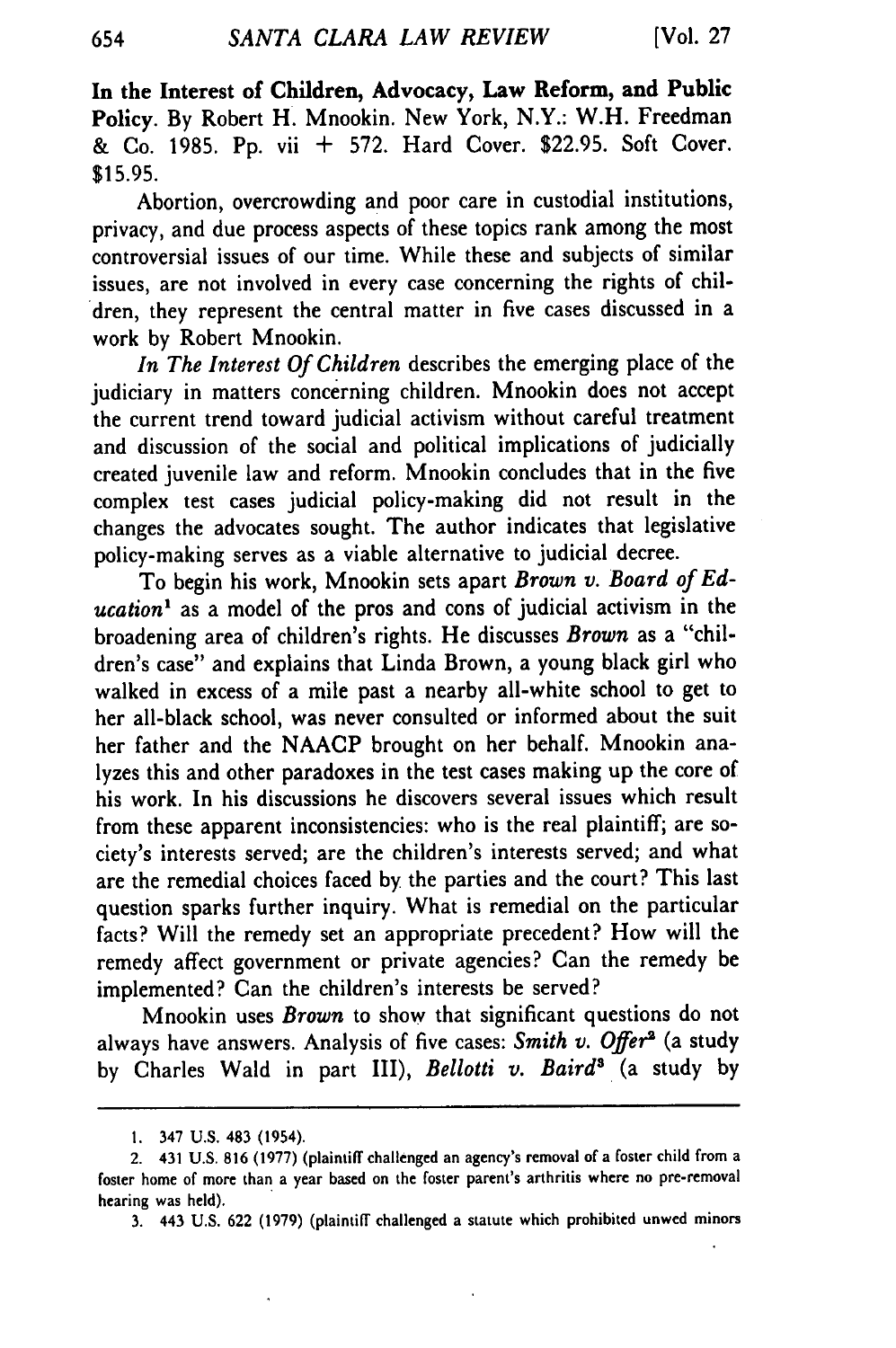Mnookin in part IV), *Halderman v. Pennhurst State School and Hospital4* (a study by Robert A. Burt in part V), *Roe v. Norton6* (a study by Stephen D. Sugarman in part VI), and *Goss v. Lopez6* (a study by Franklin E. Zimring and Rayman L. Solomon in part VII), reflects a pattern wherein cases leave many questions unanswered.

These studies and Mnookin's observations are insightful and thought provoking. The work is not a study of law reform. Rather, it is a wonderful introduction to the complex policy questions and broad concerns raised by juvenile-related cases. Additionally, the reader can gain an awareness of legislation and future judicial decisions which will result from the ever growing demand for juvenile related reform.

Statistics In Litigation, **Practical Applications For Lawyers. By** Richard A. Wehmhoefer. Colorado Springs, **CO:** Shepard's/Mc-Graw-Hill. 1985. Pp. vii + 506. Hard Cover. \$75.00.

It is difficult to imagine an area of litigation that has not felt the impact of statistical data or been shaped in some way by the use of statistical formulae. Richard A. Wehmhoefer, an attorney and professor of business, has authored a very important work on the application of statistics in law.

Any book for lawyers regarding statistics must overcome two obstacles: first, the intimidation caused by statistics; second, the application of statistics is often imposing because of their fierce-looking formulas. Wehmhoefer demonstrates that these are not valid concerns. The field is complicated, but no more so than any other concept prior to its explanation.

The work is detailed and complete and a breakdown should prove helpful. The first nine chapters explain statistics, their flaws and the limitations on their use. Chapters 10 through 15 set out the use of statistics in the defense of personal and constitutional rights. Business topics and the use of statistics in related litigation are

from obtaining abortions without prior consent of both parents or court action overriding parental refusal).

<sup>4. 451</sup> **U.S. 1 (1980)** (a mother's challenge designed to create better conditions for her mentally retarded daughter at a state institution which grew into a fight to close the facility and enroll the occupants into community based facilities).

**<sup>5.</sup>** 415 **U.S. 912** (1974) (a challenge to stop Connecticut welfare officers from requiring unwed mothers receiving welfare to cooperate in establishing paternity of their children). See also 417 **U.S.** 943 (1974); 419 **U.S. 893** (1974).

**<sup>6.</sup>** 419 **U.S. 565 (1975)** (challenging the suspension of black students without a hearing because of racial conflicts in an Ohio school).